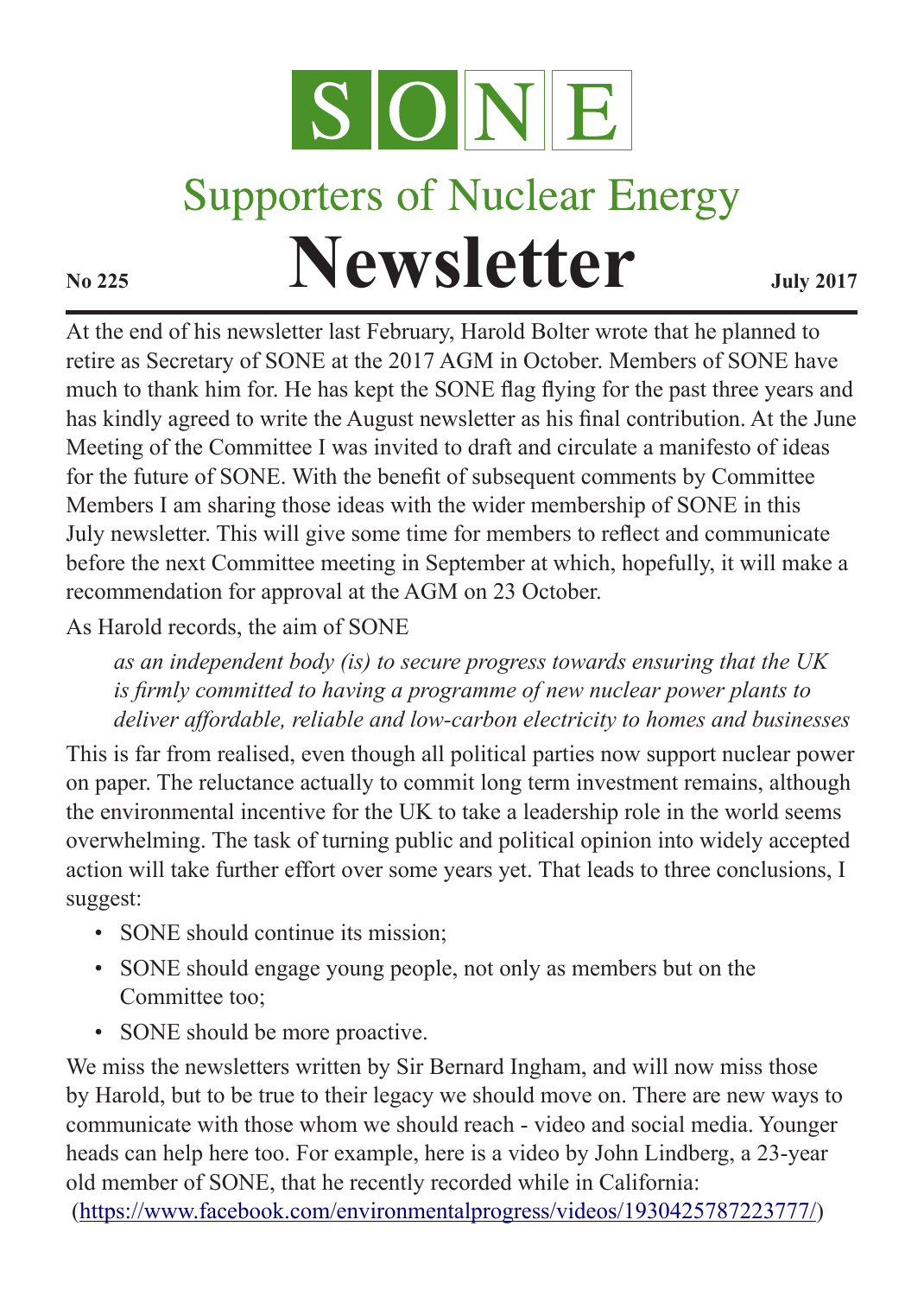(John hopes to give a short report at the AGM.) SONE needs to engage with some of the other ways that younger people are supporting the nuclear industry. An illustration comes from the USA: a recent pro-nuclear march in Chicago, organised in part by a vigorous new group, *Mothers For Nuclear!* They marched in California too in a bid to keep the nuclear power stations open in the face of carbon-emitting competition from cheap natural gas. The situation in the UK and Europe is different with supplies of gas available from Russia at Putin's pleasure and from the Middle East threatened by political instability. Security of supply appears large in an encouraging short video by Paul Howarth, CEO of National Nuclear Laboratory *The UK emissions model didn't add up until nuclear was added* (https://youtu.be/ ltfa8sSwZTA). As he makes clear many in the world can now look to the UK for leadership in nuclear.

So where does SONE go from here? The membership may find another more suitable candidate to take on the job of Secretary, but, to help SONE continue to pursue its objectives, I am prepared to offer myself as a candidate. I am 76, apparently in reasonable health. In 4 or 5 years with the help of members of the Committee and others like John Lindberg, I would hope to recruit new young members and reach out to younger generations as a whole. The finances of SONE are currently stretched, largely I believe by the production of the printed newsletter. I will suggest at the AGM that the newsletter is normally delivered by email, incidentally making active links to video and other internet material particularly easy to follow. Paper copies produced in lower volume would be sent to life members and others on request, in the latter case for an additional £25 per year. To attract younger members I suggest offering a student membership at £5 per year.

But the influences on UK nuclear policy are diverse, and few people are fully up to speed with them all. If I were Secretary I should need to draw on the wealth of experience among members of the Committee and others to achieve a satisfactory balance in the newsletter and elsewhere when speaking for SONE. Some comments from members of the Committee to my draft ideas emphasised the importance of maintaining such a breadth and I accept that. I believe that most aspects are included in my work.<sup>1</sup> The different viewpoints are sketched below in no particular order these short summaries may draw further comment from SONE members and I look forward to receiving them.

**Employment.** Many young people are interested in nuclear technology as a career. Without their dedication there can be no nuclear revival. It is a long-term investment for them and for the country. The strength of our educational system and relatively positive view of nuclear technology in the population gives the UK an advantage that some other countries lack. However skills and experience take time to develop and are easily lost, as has occurred in the past. If "new nuclear" stagnates and the best jobs are seen to be confined to safety+decommissioning+waste rather than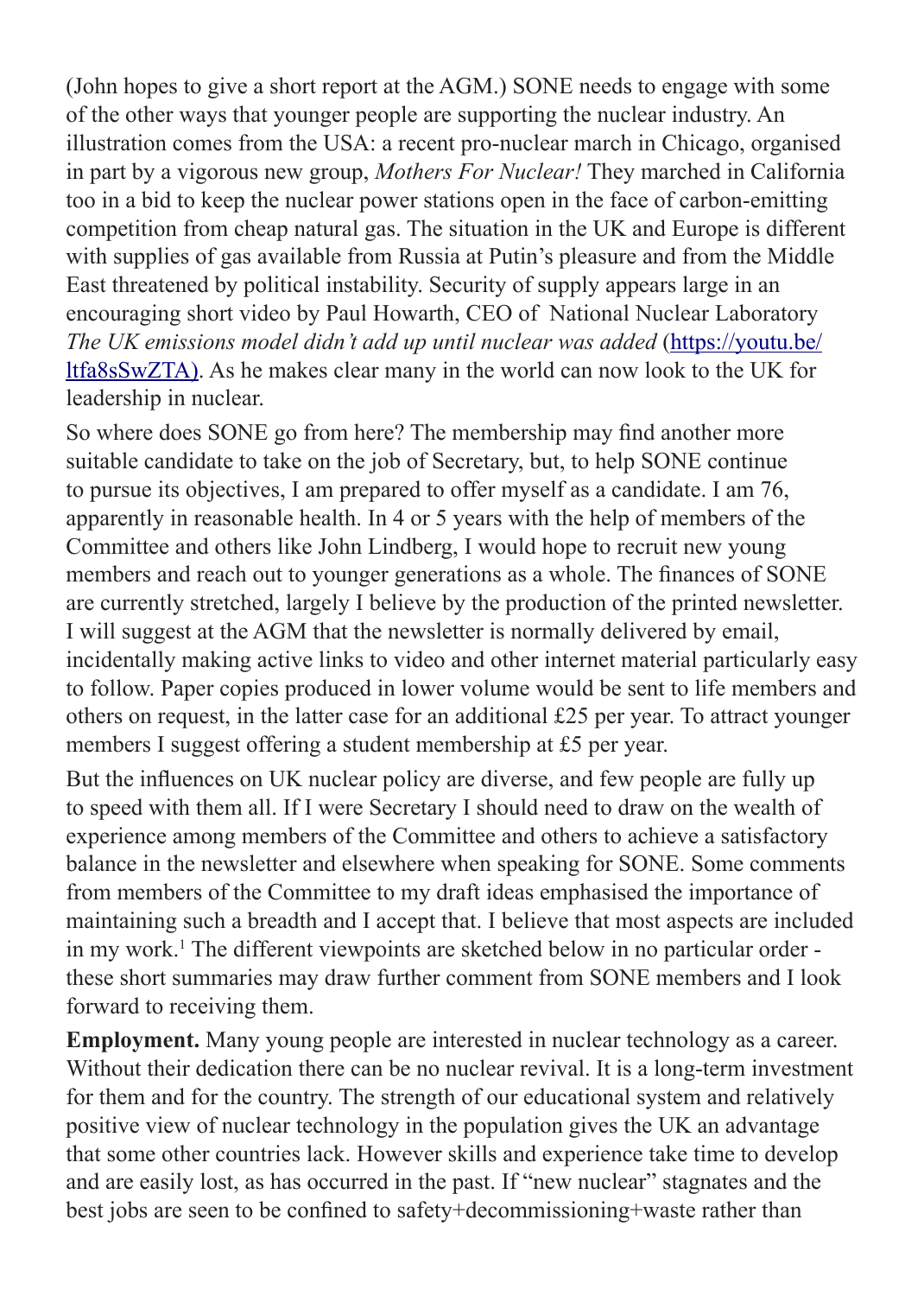developing+building real power stations, individual young people may loose faith and the nation will miss this opportunity to secure future competitiveness.

**Costs.** Whether finance comes from investors or government it distributes effort. If spread unevenly it creates distortions. The high price of Hinkley C is thought to be such a burden being passed to our children. However, if future developments ensure longer reactor lives, steady levels of public acceptance, less obsession with safety, waste and decommissioning, programmes of steady construction should lead to more relaxed investor confidence and lower nuclear financing costs with long horizons. SONE should encourage such views of nuclear investment and insurance.

**Nationalism**. In reality the task is international but is most effectively achieved through national encouragement. Japanese/Korean/French/German nuclear interests are not as well received (if at all) by their domestic population but that is not true in the UK. In that case collaboration is beneficial to both sides, as is now under way. Meanwhile, though Russia encourages nuclear phobia through its international media, it develops advanced nuclear power facilities without need for domestic popular comment. India and China are also developing their nuclear power competitiveness without reference to popular concerns. For new nuclear in the UK there is no time to waste if our economy is to be competitive in decades to come.

**Health and Safety**. The details of the link between radiation and cancer, like the link between atmospheric carbon and climate change, is not of direct concern to members of SONE. However the scientific conclusions in both cases set the stage for the incontrovertible safety and unambiguous need for nuclear power, respectively. Pulling the rug from under nuclear/radiation phobia is an educational task that requires the dismantling of current regulations based on the bogus theory of LNT and their replacement by fresh relaxed regulations with education to match. This is explained in my work<sup>1</sup> and also in a recent NEI article (http://www.neimagazine. com/features/featurea-failed-ontology-linear-no-threshold-model-of-radiogeniccancer-5874271/) SONE should be concerned to prevent the younger generations of today from suffering the disastrous effects of nuclear phobia that inflicted the hiatus in nuclear technology of recent decades.

**Nuclear and radiation in medicine**. Medics concentrate on patients' health not politics. This is fortunate when the patient is one of us. However the excessively cautious radiation regulations that reduce productivity and increase costs in the nuclear industry do the same in the NHS.

**Environment**. Exactly what is the effect of carbon emissions (including burning waste and biofuels) on the climate we may never know. But its stability appears to be disturbed. Not upsetting it yet further is a good reason to invest in nuclear. Concern about the environment is a prime motivation for youth and it should be a